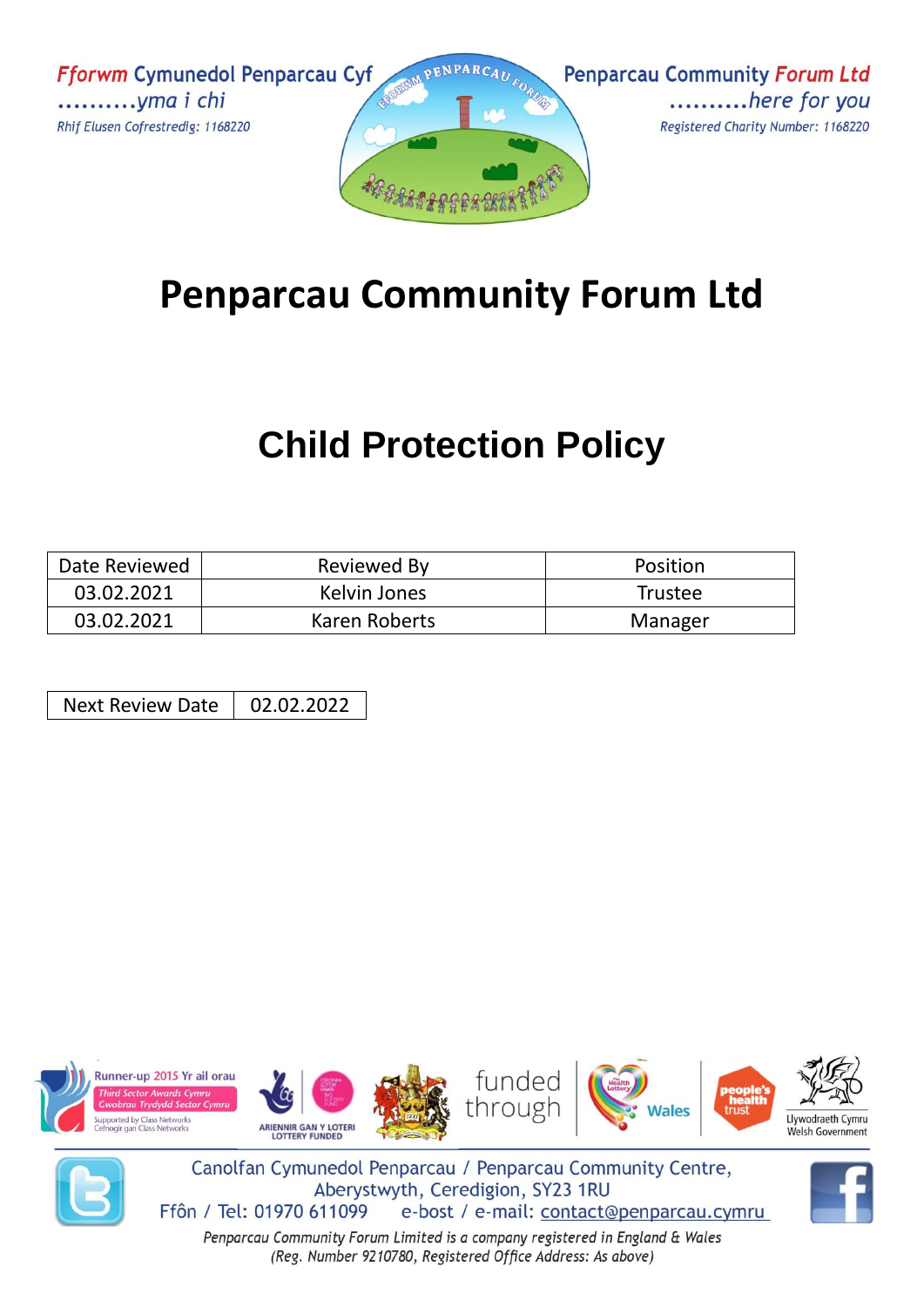### **Introduction**

The Penparcau Community Forum (the Forum hereon) recognises its duty of care under the Children and Young Persons Act 1963, the Child (Performances) Regulations 1968, the Protection of Children Act 1999 and the Criminal Justice and Court Services Act 2000.

Abuse can take many forms, whether it be physical abuse, emotional abuse, sexual abuse or neglect. The Forum is committed to practices that protect children from harm. All members of the Forum accept and recognise their responsibilities to develop awareness of issues that cause children harm.

A child is anyone who has not yet reached his or her  $18<sup>th</sup>$  birthday. They are referred to as 'children' or a 'child' hereon. The fact that a child has become 16 years of age and may be living independently does not change their status or their entitlement to services or protection under the Children Act, 1989.

We believe that all children, whatever their age, culture, disability, gender, language, racial origin, religious beliefs and/or sexual identity have a right to:

- be treated equally and with respect and dignity.
- protection from abuse, bullying and harm;
- experience good emotional wellbeing;
- feel valued and supported;
- have allegations of abuse or inappropriate behaviour taken seriously and responded to appropriately.
- have a positive image of themselves and a secure sense of identity, including cultural and racial identity.

Our policy applies to all staff and volunteers (including children) working on behalf of the Forum on any activity.

#### **The Forum will ensure that:**

- It will keep informed of changes to legislation and policies for the protection of children.
- It will undertake relevant development and training.
- It will hold a register of every child involved with the Forum and will retain a contact name and number close at hand in case of emergencies.
- It keeps up-to-date with health & safety legislation.

The Forum has child protection procedures that accompany this policy. This policy should be read in conjunction with the Forum's Equal Opportunities and Health & Safety policies.

The Forum has a Designated Person, who is in charge of ensuring that the child protection policy and procedures are adhered to.

The Designated Person's name is **Karen Rees Roberts** (Forum Manager)

She can be contacted on 01970 611099 (Forum office) or contact@penparcau.cymru.

Ceredigion Social Services: 01545 574 000

This policy will be reviewed bi-annually by the Board of the Forum, and more frequently if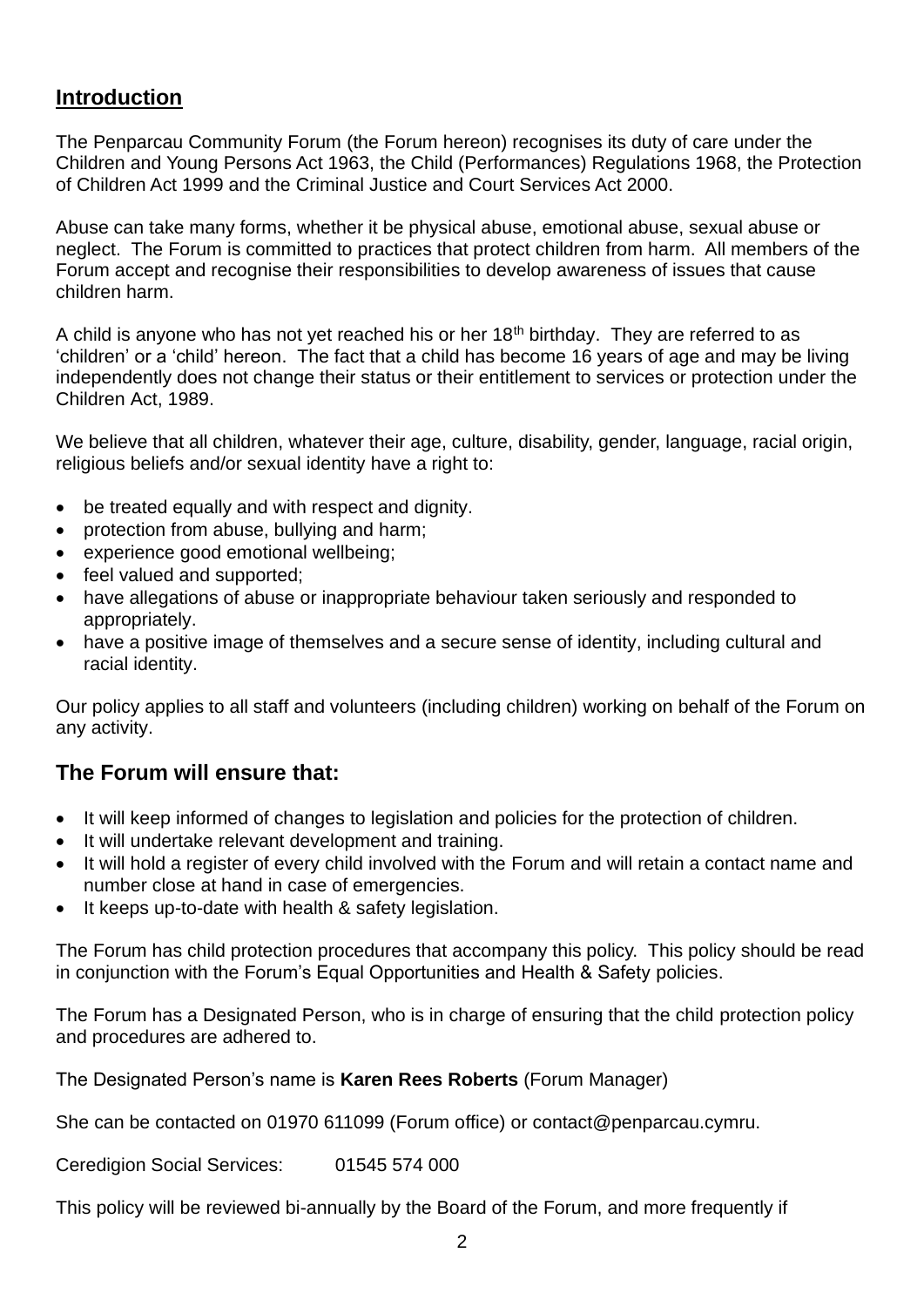necessary.

## **The Role of the Designated Person is:**

- To be fully conversant with the All Wales Child Protection Procedures and to ensure that all staff and volunteers know about these procedures;
- To have a clear understanding of how to identify the signs and symptoms of abuse and when to make a referral;
- To understand the roles and responsibilities of designated agencies and how to respond to and work with them;
- The co-ordination of all child protection issues, acting as a source of advice and support for any staff member or volunteer that has concerns or information that a child may be suffering abuse;
- To take a lead with referrals to Children's Services;
- To attend training on a regular basis and cascade information to staff;
- To ensure that all current or new staff and volunteers have access to the relevant child protection documents and are clear about their own responsibilities;
- To ensure that a record of concerns is maintained If there are concerns about a child even if there is no need to make an immediate referral;
- To ensure that all records are kept confidentially and in a secure way;
- To advise the Forum Board of developments and ongoing management of safeguarding matters, including those involving child abuse;
- To monitor and evaluate the effectiveness of safeguarding work carried out within the Forum;
- If unsure about whether a case should be referred or if there are genuine concerns re a child's health or development, to seek advice from appropriate agencies.
- To ensure that every member of staff and volunteer knows:
	- The name of the Designated Person and their role:
		- That they have an individual responsibility for referring child protection concerns to the Designated Person within reasonable timescales;
		- That they need to be alert to signs of abuse;
		- What to do when they have observed abuse by staff members or volunteers;
		- What to do if there is an allegation against the Designated Person;
		- How to take forward concerns where the Designated Person is unavailable;
		- Not to contact parents if it would put the child at risk.
- Ensure that parents have an understanding of the responsibility placed on the Forum and volunteers for child protection;
- Provide training for all staff and volunteers so that they know:
	- Their personal responsibility;
	- The agreed local procedures;
	- The need to be vigilant in identifying cases of abuse;
	- How to make pupils feel encouraged and secure to discuss any concerns they may have;
		- How to support a child that discloses abuse.
- Work to develop effective links with relevant agencies and co-operate as required with their enquiries regarding child protection;
- Keep full written records of concerns about children (noting the date, event and action taken), even where there is no need to refer the matter to Children's Services immediately;
- Ensure all records are kept secure and in locked locations;
- Ensure that recruitment and selection procedures are made in accordance with Welsh Assembly Government guidance circular 34/2002 *"Child Protection: Preventing Unsuitable People from working with Children in the Education Sector"*;
- Ensure that all staff are in possession of a current and valid DBS certificate.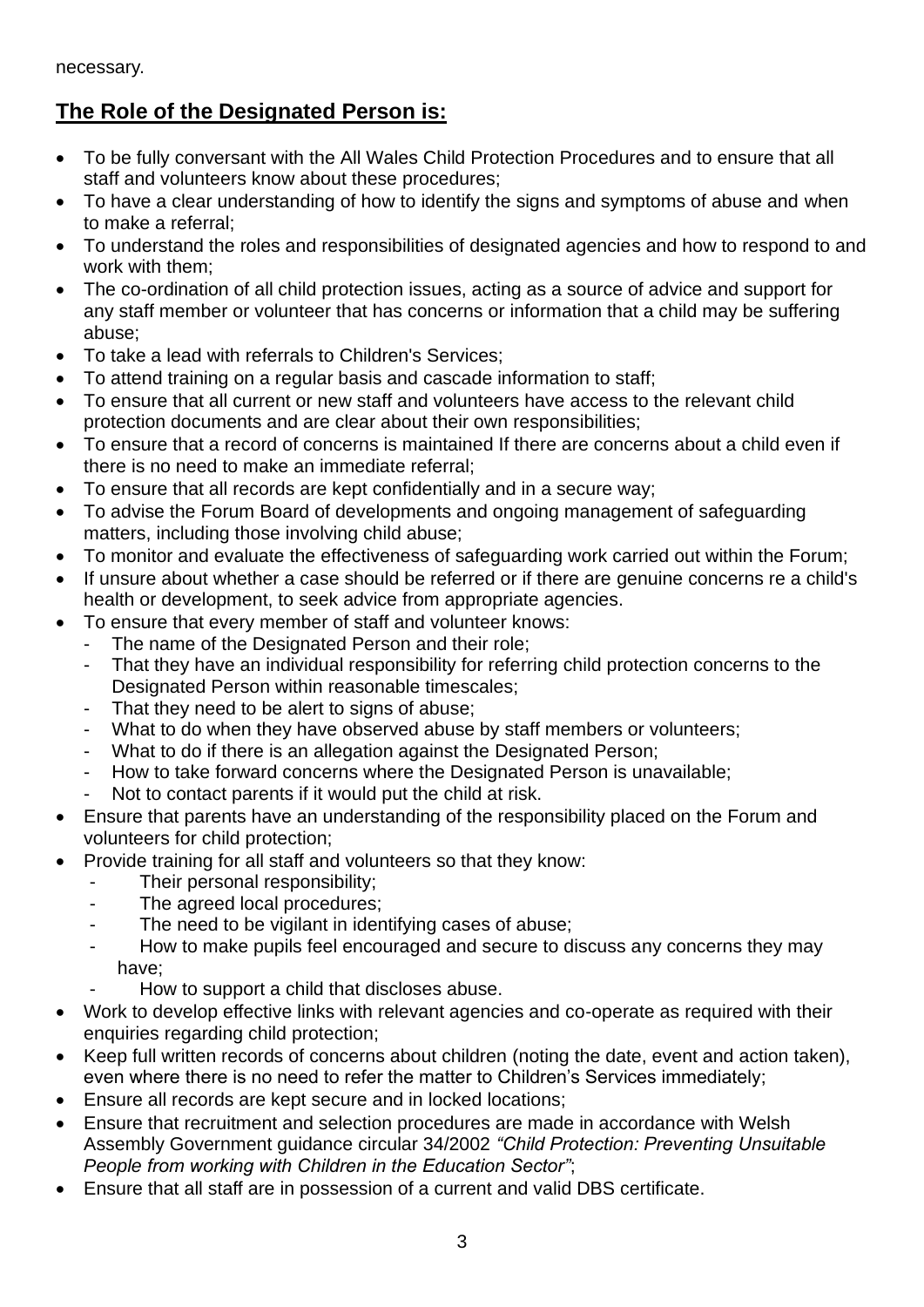# **Induction**

- The Forum will make available to all new members of staff an induction handbook or document that will contain its procedures on child protection and safeguarding.
- New staff and volunteers will be given the opportunity to read the induction handbook or document and sign a caption confirming that they have read and understood it.

# **Suspicion of Abuse**

- If a member of staff or a volunteer witnesses or suspects the abuse of a child while in the care of the Forum, they should make it known to the Designated Person as soon as practicable. If they suspect that the Designated Person is the source of the problem, they should make their concerns known to the Chairman of the Board, or another Director should the Chairman be the Designated Person.
- The witness should make a note for their own records of what they witnessed as well as their response in case there is follow-up action in which they are involved.
- If a serious allegation is made against any member of staff or volunteer of the Forum, that individual will be suspended immediately until the investigation is concluded. That includes any visits to premises controlled by the Forum unless supervised and for a specific purpose.
- Where a member of Forum staff or a volunteer is being investigated for alleged abuse, that person will be informed in writing of the content of the allegation. 'In writing' can include by email.

## **Disclosures of Abuse**

If a child confides in you that abuse has taken place:

- Remain calm and in control but do not delay taking action.
- Listen carefully to what has been said. Allow the child to speak at their pace and ask questions only for clarification. Don't ask questions that suggest a particular answer.
- Don't promise to keep it a secret. Use the first opportunity you have to share the information with the Designated Person for child protection. Make it clear to the child that you will need to share this information with others. Make it clear that you will only tell the people who need to know and who should be able to help.
- Reassure the child that they did the right thing in telling someone.
- Tell the child what you are going to do next.
- If at all possible, speak immediately to the Designated Person for child protection. It is that person's responsibility to liaise with the relevant authorities, usually social services or the Police.
- If the Designated Person for child protection is unavailable, contact another member of the Board who is not subject of the allegation. Failing that, refer it to the appropriate department within Social Services or ring the Police on 101 and ask for Aberystwyth Police Station. Ceredigion Social Services' Contact Centre is available on 01545 574000.
- As soon as possible after the disclosure, make a note of what was said using the child's own words. Note the date, time, names that were mentioned and whom you passed the information on to. Make sure you sign and date your record if on paper.

# **Recording**

- In all situations, including those in which the cause of concern arises from a disclosure made in confidence, the details of an allegation or reported incident should be recorded, regardless of whether or not the concerns have been shared with a statutory child protection agency.
- An accurate note should be made of the date and time of the incident or disclosure, the parties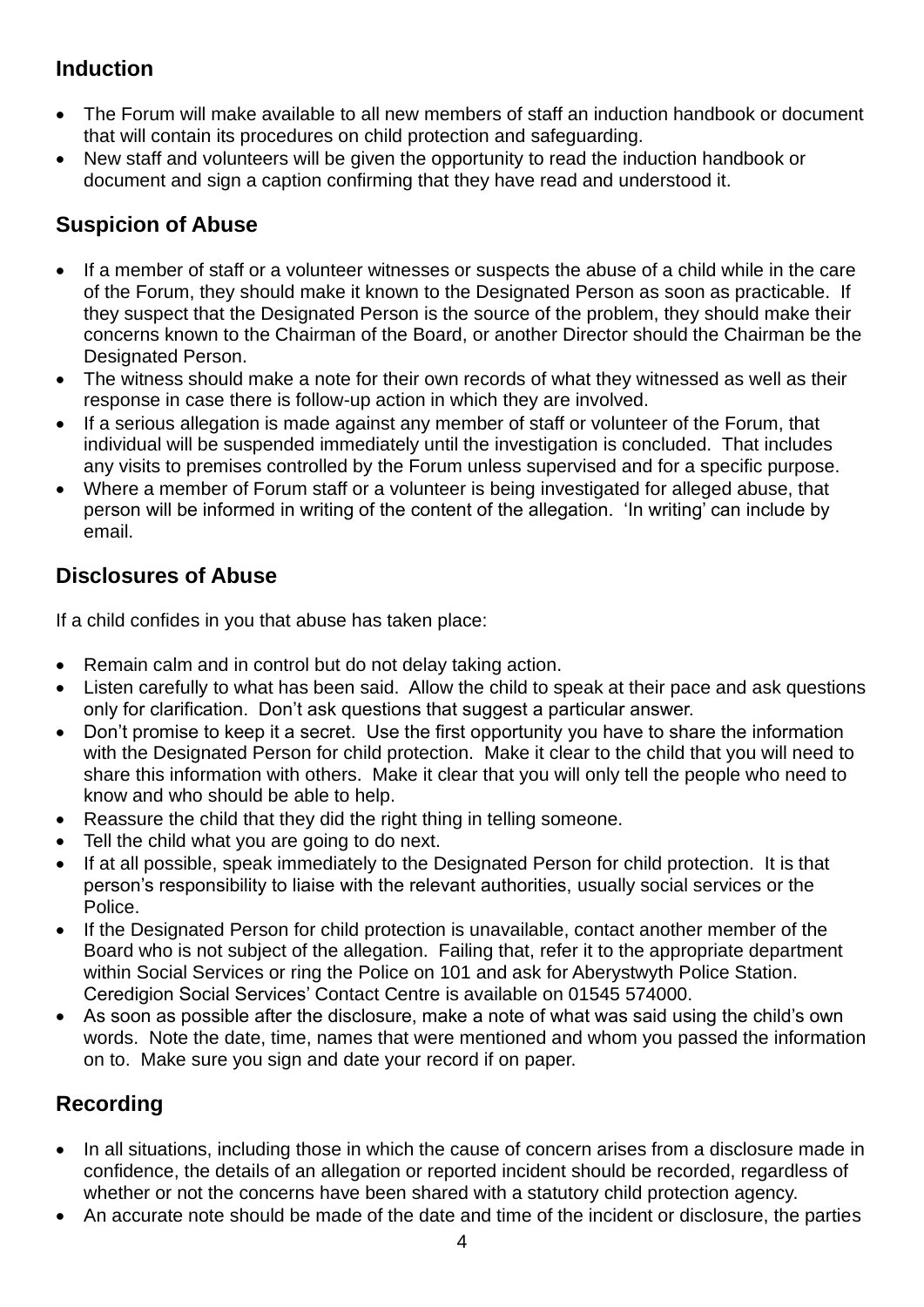involved, what was said or done and by whom, any action taken to investigate the matter, any further action taken, e.g. suspension of an individual, where relevant the reasons why the matter was not referred to a statutory agency, and the name of the persons reporting and to whom it was reported.

• The record will be stored securely and shared only with those who need to know about the incident or allegation.

# **Rights & Confidentiality**

- If a complaint is made against a member of the Forum, he or she will be made aware of his rights under the Forum's disciplinary procedures.
- No matter how you may feel about the accusation, both the alleged abuser and the victim have the right to confidentiality. Any possible criminal investigation could be compromised through information being released inappropriately.
- In criminal law the Crown, or other prosecuting authority, has to prove guilt and the defendant is presumed innocent until proven guilty.

## **Responsibilities of the Forum and Its Members**

At the outset of any Forum-related activity involving children or vulnerable adults the adult members present will:

- Undertake a risk assessment of the event and ensure that all activities are dynamically risk assessed throughout.
- Engage sufficient DBS-checked chaperones.
- Ensure that children are supervised at all times.
- Know how to get in touch with the Designated Person or another Director in case they need to report a concern.

## **Unsupervised Contact**

- If possible, there should be two adults present when working with children.
- If this is unavoidable, steps will be taken to minimise risk. For example, work will be carried out in a public area or in a designated room with an open door.
- If it is predicted that an individual is likely to carry out unsupervised contact with children, he or she will require an enhanced DBS (Disclosure & Barring Service) certificate.

# **Physical Contact**

- All adults will maintain a safe and appropriate distance from children.
- Adults will only touch children when it is absolutely necessary in relation to the particular activity.
- Adults will seek the consent of the child prior to any physical contact and the purpose of the contact shall be made clear.

## **Managing sensitive information**

- The Forum has a policy and procedures for the taking, using and storage of photographs or images of children.
- Permission will be sought from the parents for any use of photographic material featuring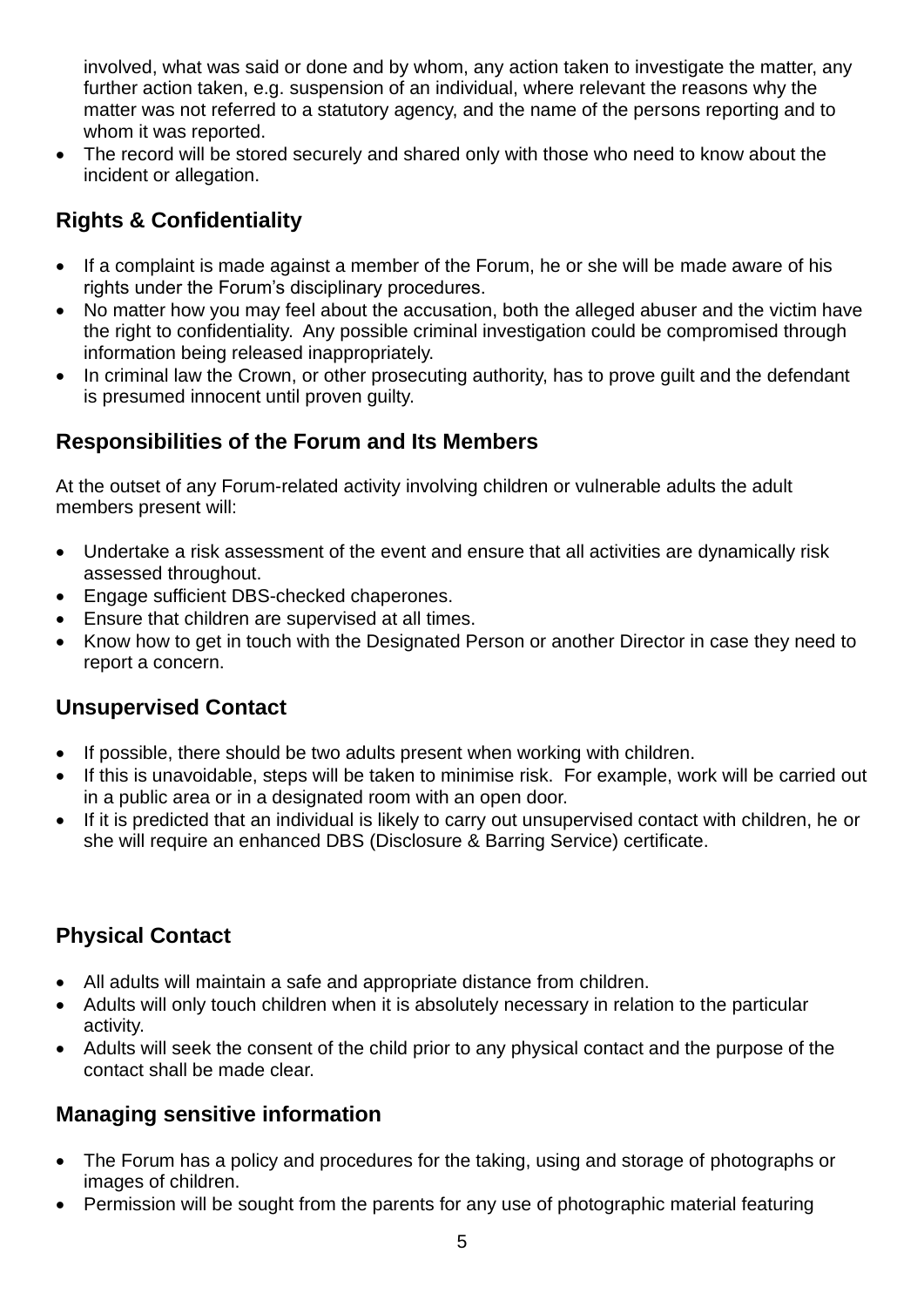children for promotional or other purposes.

- The Forum's web-based materials and activities will be carefully monitored for inappropriate use.
- The Forum will ensure confidentiality in order to protect the rights of its members, including the safe handling, storage and disposal of any sensitive information such a DBS disclosures and details of any activities involving staff or volunteers.

# **Accidents**

- To avoid accidents, staff, volunteers and children will be advised of health and safety issues.
- If a child is injured while in the care of the Forum, a designated first-aider will administer first aid and the injury will be recorded in the Forum's accident book. The office co-ordinator or the Designated Person for child protection will countersign this record.
- If a child joins a Forum activity with a pre-existing injury a record of this will be made in the accident book or on paper somewhere else. It will be countersigned by the person in charge of the activity and, if necessary, by the Designated Person for child protection. This record can be useful if a formal allegation is made later and will be a record that the child did not sustain the injury whilst participating in the Forum activity.

## **Criminal Record Disclosures**

- If the Forum believes it is in its best interests to obtain DBS (Disclosure & Barring Service) criminal record disclosures for staff members or volunteers, it will inform the individual of the necessary procedures and the level of disclosure required.
- A Standard disclosure will apply for anyone with supervised access to children.
- An Enhanced disclosure will be required for anyone with unsupervised access.
- The Forum will ensure that information contained in the disclosure is not misused.

## **Procedures**

#### **These should be followed in the event of a child protection disclosure or concern.**

We will follow the All Wales Child Protection Procedures that have been endorsed by the Local Safeguarding Children Board. The Forum will:

Ensure it has a Designated Senior Person for child protection who has undertaken the appropriate training.

The person is **Mrs Karen Rees Roberts** (Forum Manager)

Supported by the Chair of Trustees, presently **Dylan Jones**.

We will ensure that every member of staff and volunteers are made aware of this.

They have responsibility for referring child protection concerns using the proper channels within the timescales agreed with the Local Safeguarding Children Board. This is usually as soon as practicable.

How to take forward those concerns where the Designated Senior Person is unavailable:

- Ensure that members of staff are aware of the need to be alert to the signs of abuse and know how to respond to a young person who may disclose abuse.
- Ensure all staff undertake any approved local authority child protection training relevant to their